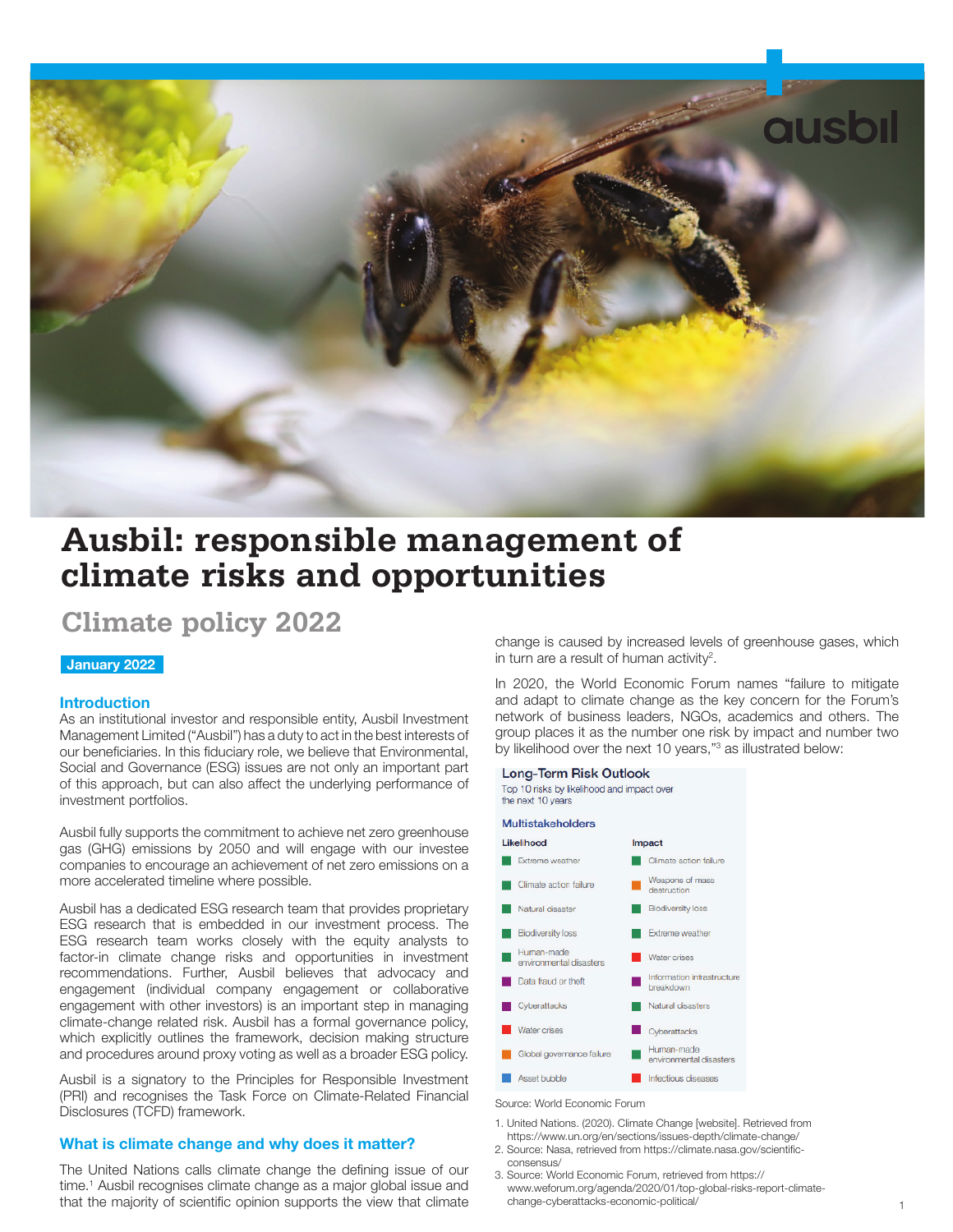Climate change is not only an environmental issue, it is also highly inter-related with social and demographic issues.

While climate change presents a number of major investment risks, it also brings some major investment opportunities.

#### Our climate approach

Ausbil fully supports the commitment to achieve net zero greenhouse gas emissions by 2050 and will engage with our investee companies to encourage an achievement of net zero emissions on a more accelerated timeline where possible.

Ausbil's ESG research closely monitors international and domestic developments with regard to regulatory changes, technology changes, climate change science and other relevant aspects of climate change in order to identify key investment risks and opportunities. Also, climate change is a central issue covered in Ausbil's proprietary ESG company-specific research.

Ausbil expects, and actively encourages, companies to measure, mitigate and manage climate change risk. As a manager of major pools of equity capital, we also seek appropriate disclosures on climate change issues in investee companies and in prospective investments. As part of this, we encourage companies to adopt the TCFD framework.

Ausbil supports the Paris Agreement framework from 2015 and the general direction of COP-26, which calls for global emissions reduction with the aim to keep global warming below two degrees Celsius, and at net-zero emissions by 2050.

Ausbil believes climate change presents a number of investment risks and opportunities, which can broadly be divided into physical climate change risk and economic transition to a low carbon economy, as follows.

The impact on investments from physical climate change, which may include, for example:

- The increased risk and severity of extreme weather events, such as bushfires, hail, storms, flooding, and more.

- Changes to weather patterns, such as change to rainfall, rising mean temperatures and rising sea levels as well as increased water risk.

This can lead to a direct and an indirect impact on company valuations and earnings volatility, for instance from operational disruption, increased input costs for water, increased capital costs from physical damage to facilities and higher insurance costs on assets in high-risk areas, impacts on human health, and more.

The impacts on investments from a transition to a low carbon economy may include, for example:

- Regulatory changes, such as the pricing of carbon emissions, an increased reporting burden and exposure to litigation.

- Technology changes, including lower emissions technology and substitution of existing products.

- Increased costs (as well as revenue opportunities) from a gradual transition towards a circular economy, such as mandatory recycled content, and waste levies, amongst many others.

- Other impacts include, for instance, changing customer behaviour and increased demand for products with a lower carbon footprint, reduced demand for other goods and services, increased production costs due to changes to input costs, such as energy and water, and the costs of certain raw materials, amongst others. This may impact the valuation of companies and their value chains due to changes in the revenue mix and sources, as well as changes to costs, re-pricing of assets, and increased capital investments in technology development.

- There are also opportunities from, for example, resource

efficiency related to more efficient buildings, reduced resource consumption, and increased recycling, as well as reduced operating costs from use of lowest cost abatement.

The timeframe of these impacts can vary greatly.

- In term of physical climate change, short-term impacts may include weather volatility, while longer term impacts might represent a permanent and significant shift in global or local weather patterns as well as rising sea levels.
- In terms of the transition to a low carbon economy, short-term impacts may include regulatory changes to carbon pricing, domestically, or in key markets overseas, while longer term, we foresee a relative shift in the world's energy mix and technological breakthroughs can be major game changers.

#### Climate - our corporate governance

Ausbil is a leading Australian based investment manager. Established in April 1997, Ausbil's core business is the management of Australian equities for major superannuation funds, institutional investors, master trust and retail clients. Ausbil is owned by its employees and New York Life Investment Management a wholly-owned subsidiary of New York Life Insurance Company. As at 31 December 2021, Ausbil manage over \$16.9 billion in funds under management.

#### *Figure 2: Ausbil ownership structure*



Ausbil's board has oversight of all business and related risks via our corporate and investment structure. Ausbil's current board of directors is as follows in Figure 3.

#### *Figure 3: Ausbil's Board of Directors*

| <b>Board Member</b> | <b>Board</b><br><b>Position</b>       | <b>Title</b>                                           | Company                                |
|---------------------|---------------------------------------|--------------------------------------------------------|----------------------------------------|
| Yie-Hsin Hung       | Chair                                 | Chief Executive<br>Officer                             | New York Life Investment<br>Management |
| <b>Paul Xiradis</b> | Vice Chair<br>/ Executive<br>Director | Executive<br>Chairman, CIO,<br><b>Head of Equities</b> | Ausbil Investment<br>Management        |
| Ross Youngman       | Executive                             | <b>Chief Executive</b>                                 | Ausbil Investment                      |
|                     | Director                              | Officer                                                | Management                             |
| <b>John Grace</b>   | Executive                             | Co-Head of                                             | Ausbil Investment                      |
|                     | Director                              | Equities                                               | Management                             |
| <b>Mark Knight</b>  | Executive                             | Head of                                                | Ausbil Investment                      |
|                     | Director                              | Distribution                                           | Management                             |
| <b>Frank Harte</b>  | External                              | <b>Chief Financial</b>                                 | New York Life Investment               |
|                     | Director                              | Officer                                                | Management                             |
| Jae Yoon            | External                              | Chief Investment                                       | New York Life Investment               |
|                     | <b>Director</b>                       | Officer                                                | Management                             |
| <b>Jay Giacco</b>   | External                              | Senior Managing                                        | New York Life Investment               |
|                     | Director                              | Director                                               | Management                             |
| Naim Abou           | External                              | Chief Executive                                        | Candriam Investors Group               |
| Jaoudé              | Director                              | Officer                                                |                                        |

Day-to-day management of Ausbil is overseen by the Ausbil Executive Committee (ExCo), comprising Paul Xiradis, Ross Youngman, John Grace, Mark Knight and Jane Lamming.

is the impact on the investment portfolios we manage on behalf of  $\frac{2}{2}$ Ausbil's Executive Committee has determined that, as an investment manager, the key impact on Ausbil's business from climate change our investors.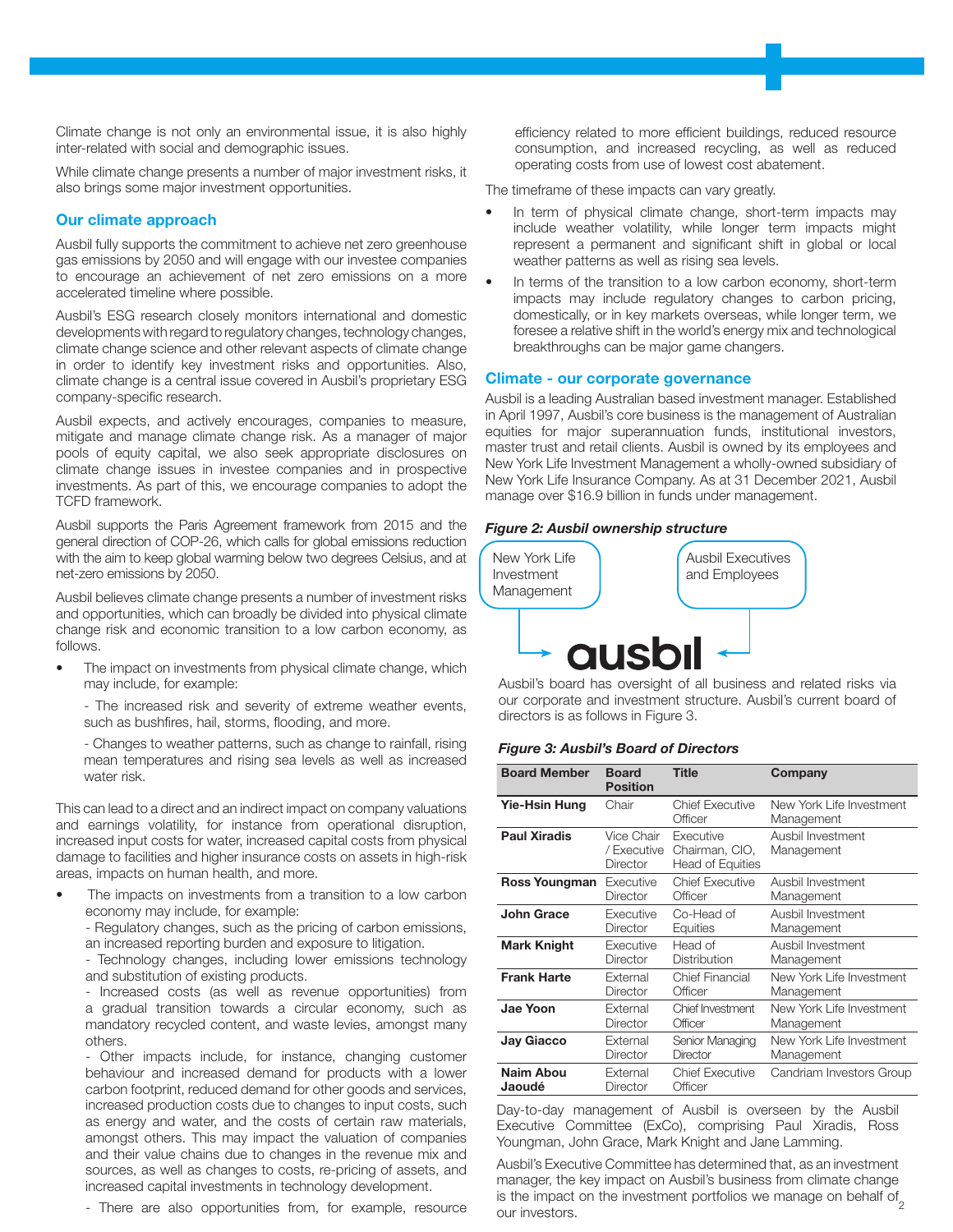#### Climate - our investment strategy and risk management

Ausbil's broad investment philosophy is that active management of our portfolios facilitates consistent and risk controlled outperformance. Rather than focusing just on growth or value investing, our investment approach allows us to exploit the inefficiencies across the entire market, at all stages of the cycle and across all market conditions. We are a top down, bottom up investment manager.

Our process seeks to identify earnings and earnings revisions at an early stage, and hence to anticipate stock price movements. We seek to position our portfolios towards those sectors and stocks which we believe will experience positive earnings revisions and away from those we believe will suffer negative revisions. At any time, our portfolio will be tilted toward stocks which afford the most compelling opportunities for appreciation over the coming twelve months.

Identification and assessment of climate change risk is done through three primary, interrelated means:

- 1) Ausbil's proprietary ESG research and integration
- 2) Ausbil's proprietary Climate Model
- 3) Engagement on climate change

#### ESG research and integration

Ausbil has an in-house ESG research team that is part of the investment team. The ESG research team carries out proprietary ESG research that is integrated in the investment process.

Ausbil has a top-down, bottom-up investment process consisting of four stages: macroeconomic analysis, sectoral analysis, stock selection and portfolio construction. ESG can be an input into all the four stages although most of the integration takes place at the stock selection phase.



Each company has an ESG-related SWOT analysis as well as company-specific and industry-specific ESG scores. Climate change is a key component in that analysis, both from a shortterm and long-term perspective:

- Industry ESG scores reflect potential climate-change related regulatory change and what risks or opportunities they mean for the business. For instance, what would a price on carbon in the key export market for a mining company mean? What are the physical climate change risks for an agricultural company?
- Company ESG scores mainly relate to how a company is responding to the risks and opportunities in the external environment. For instance, how does a mining company address the risk of potential water scarcity? How is an insurance company addressing reinsurance risk for natural perils? How is a company managing climate change risks and opportunities?
- The ESG SWOT summarises key ESG-related strengths, weaknesses, opportunities and risks applicable to Ausbil's investment philosophy of earnings revisions driving share prices and a preference for quality management and sustainable earnings.

Ausbil's proprietary ESG research is based on a variety of sources, including company reporting, corporate access, and independent research on climate change, NGOs and industry analysis. Ausbil's ESG research also benefits from membership of various industry associations and initiatives, such as: the Investor Group on Climate Change (IGCC), the Principles for Responsible Investment (PRI), the Responsible Investment Association Australasia (RIAA) and its engagement working groups, as well as the engagement initiative, Climate Action 100+.

The key outputs are incorporated in the analysis by Ausbil's equities analysts and form part of the final investment recommendation. ESG research is discussed directly with relevant analysts, as part of regular investment team meetings and more formally through the monthly stock selection meetings. In addition to Ausbil's in-house proprietary ESG research, the investment team also has access to external research.

#### Climate Model - identifying climate risks and opportunities

The Ausbil Climate Model assesses the climate change risks and opportunities over various investor outlook periods. The results are then calibrated to 3 different climate scenarios that envisage the global temperature around a central scenario of a 2 degree increase.

Ausbil generally does not apply discounted cash flow (DCF) analysis for individual stock analysis. Instead, Ausbil mainly use earnings multiples, such as P/E ratios for valuation. As a result, we have chosen not to apply a DCF analysis on climate change but to focus on the concept Ausbil refers to as Net Climate Change Risk or 'NCCR' by looking at physical climate change, revenue and costs using a heat map system. We believe the concept of NCCR (negative or positive) is well suited to our investment process, and we believe any DCF valuation would be very sensitive to minor changes in assumptions.

The NCCR covers the following elements:

- Physical climate change: The impacts on asset valuation, disruption to supply chains or operations, impacts on input prices, and impacts on human health, etcetera.
- Revenue: Opportunities from climate-friendly products / services or risks of revenue shortfall from regulatory changes in export destinations.
- Costs: Impacts from a price on carbon (direct or passed through), increased insurance costs, impacts on input prices, impacts from regulation on recycling, and other such risks.

The NCCR output scores represent the net-effect of such impacts on a company's earnings and risk outlook, and on the sustainability of their business model.

Three scenarios have been built-out and developed for input into Ausbil's proprietary climate change analysis tool,

- Above 2 Degrees (A2DS): expected to result in average temperature increases of +2.7-3.0 degrees by 2100

- 2 Degrees (2DS): 50% chance of limiting average temperature increase to +2 degrees by 2100

- Below 2 Degrees (B2DS): 50% rapid decarbonisation with a 50% chance to limit global warming to 1.5 degrees by 2100.

The scenarios build on a number of sources, such as the International Energy Agency and the UN PRI.

Ausbil's analysis includes three timeframes that relate to investor outlook periods. These are:

• Short Term, over a rolling 12-months:

- At any given point in time our portfolio will be tilted toward the stocks which afford the most compelling opportunities for appreciation over the coming twelve months, and which have  $\alpha$ passed our ESG scoring hurdles.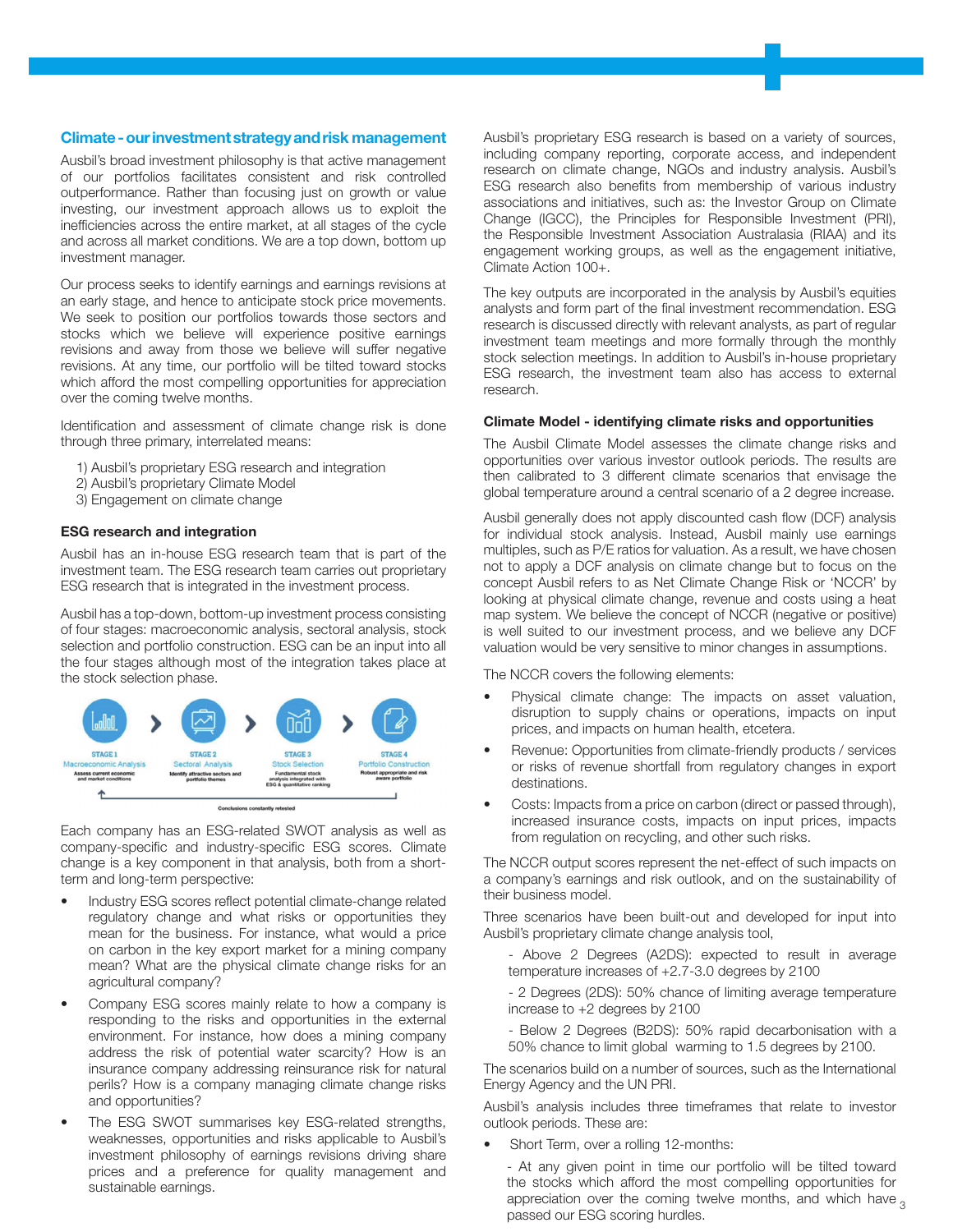• Rolling 5-year periods to 2025:

- Ausbil's stock analysts make sector recommendations on a strategic basis (covering 3-5 years ahead).

• Long Term, out 30-years to 2050:

- The third time-frame, out to 2050, whilst not in line with our investment time horizon, provides a long-term view on risks and opportunities, particularly with respect to the quality of a company's business model, and the fundamental issue of survivorship. We believe a long-term scenario is useful when we assess how companies are fundamentally and materially preparing for the decarbonisation process.

The output from the Climate Model is an input into the ESG industry scores, highlights key investment risks and opportunities in the short, medium and long term and helps Ausbil to prioritise future engagement activities. It also enables Ausbil to measure risk by portfolio versus the benchmark.

## Engagement on climate change

In addition to the risk assessment described above, engagement plays a major role in risk management. Engagement on climate change can help drive better informed investment decisions and help preserve invested capital.

Every year, Ausbil draws up an ESG engagement plan, which details key ESG advocacy and engagement themes, as well as objectives and milestones, as appropriate. Each year Ausbil produces a publically accessible ESG engagement report, which outlines key ESG engagement activities and outcomes. As an active investment manager, Ausbil's engagement activities are mainly focused on portfolio holding companies. Climate change remains a key engagement theme that Ausbil has engaged on with companies for years.

The objective for engaging with companies on climate change is to improve the resilience of companies, and seek improved climate change related disclosure to help investors identify risks and opportunities in relation to climate change. This information creates a feedback loop that hopefully results in ever higher expectations and accountability, and genuine change in behaviour, planning, ambition and performance around climate change, ultimately to the benefit of society and the environment.

Additionally, Ausbil maintains carbon footprint data for ASX 300 companies, that is tracked over time. Further, Ausbil monitors company statements regarding Net Zero commitments to both 2030 and 2050, encouraging all companies to develop accelerated GHG reduction strategies against both 2030 and 2050 target dates. Notwithstanding the Australian Government's commitment currently only references a 2050 target, many individual companies have now established targets for 2030 as well.

The strategy for our climate change engagement has been (and continues to be) to pursue company-specific engagements focused on adoption of the TCFD (Taskforce on Climate-related Financial Disclosures) and to participate in collaborative engagements, primarily through Climate Action 100+. Company engagements have largely focused on three main themes: a) governance, understanding how companies are overseeing climate change; b) strategy, encouraging companies to have climate-change strategies in place, including GHG emissions reduction targets to both 2030 and 2050; and c) disclosure.

Climate change is a systemic risk, which means it makes sense for Ausbil to engage on a collaborative basis together with other investors. For example, Ausbil was an early signatory to Climate Action 100+ because we believe the goals of this framework are aligned with our existing climate-change related engagements. Ausbil

signed up to become a support investor to six different company engagements in early 2018. These companies were in the diversified mining, oil & gas and steel industries. At the time, these companies were selected because of: a) Ausbil's holdings in these companies; and b) the companies' climate change risk exposures. Ausbil believes those engagements have been productive and have resulted in better climate-change-related disclosures in line with TCFD guidelines. Also, some of the companies engaged with have shifted their asset mix away from thermal coal, with some increasing their use of renewable energy.

Ausbil has also engaged with a wide range of other companies about climate change risks and opportunities. These engagements are with companies in the utilities, contracting, banking, retail, insurance, food and beverage, mining and infrastructure sectors. In addition, Ausbil engages with industry associations across sectors such as the Mining Council of Australia.

#### Voting activities

As an active investment manager, Ausbil can have an influence on the companies that it invest in and as a general rule we prefer to engage directly with them through meetings with their governors and leadership, as opposed to engaging through voting activities alone.

Ausbil has supported shareholder resolutions on climate change against the company in cases where we have not been satisfied with the engagement outcomes achieved by the company.

## Climate - metrics and targets

Ausbil acquires carbon data in order to run carbon footprint analysis for its portfolios. This aids the identification of climate risks and opportunities.

This approach has been seen as a standard metric in the industry. We note however that there is not always a direct link between risk or materiality, and a company's estimated carbon footprint. Investment risks come from cost and revenue changes and the carbon emissions of a company are only one of many inputs into that equation.

When looking at this equation, assessment of a company's entire value chain (including supply, manufacturing and distribution) is needed. It also needs to factor in a company's ability to adapt.

The Ausbil Climate Model allocates a conviction score to relevant companies based on their net exposure to climate risks and opportunities across 3 separate investor timelines and a range of climate scenarios. This allows us to compare the climate characteristics of the portfolio to the relevant market index. Our carbon footprint analysis is embedded into this work and informs our research and conclusions. Such analysis is also embedded into our overall proprietary ESG research.

Importantly, the carbon footprint of a portfolio masks any engagement activities carried out on portfolio holdings. Divesting from high emitters means the shares might be held by another investor who does not engage and, as a result, there is no investor pressure for positive change on climate. Ausbil firmly believes that a hold-and-engage strategy can be more productive than other negative screening and carbon footprint measurement strategies.